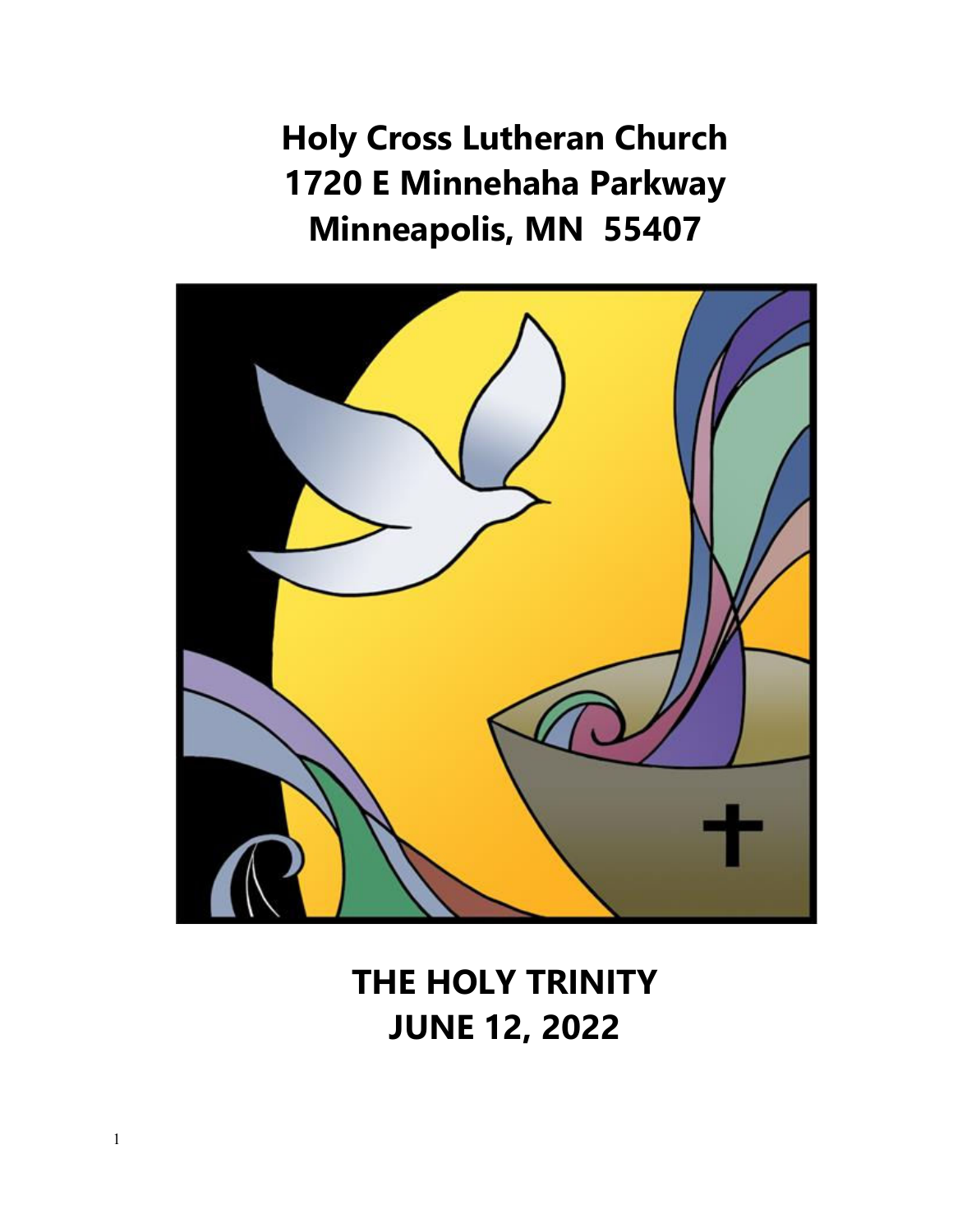**Silent Prayer Before Worship:** Almighty Creator and ever-living God: we worship Your glory, eternal Three-in-One, and we praise Your power, majestic One-in-Three. Keep us steadfast in this faith, defend us in all adversity, and bring us at last into Your presence, where You live in endless joy and love, Father, Son, and Holy Spirit, one God, now and forever. Amen.

*Worship Note: As we continue to introduce Evangelical Lutheran Worship (ELW, the red cover hymnal), today's service is Setting Ten, page 203. The blue hardcover hymnal is TLH and blue paperback cover is WOV.* 

### **Welcome**

### **GATHERING HYMN, ELW 520, verses 1-3**

*"Dearest Jesus, at Your Word"*

## **INVOCATION**

P: In the name of the Father and of the  $+$  Son and of the Holy Spirit.

**C: Amen.**

## **CONFESSION AND FORGIVENESS**

P: Almighty God, to Whom all hearts are open, all desires known, and from Whom no secrets are hid; cleanse the thoughts of our hearts by the inspiration of Your Holy Spirit, that we may perfectly love You and worthily magnify Your holy name, through Jesus Christ our LORD. **C: Amen.**

P: Let us confess our sin in the presence of God and of one another. **C: Gracious God, have mercy on us. We confess that we have turned from You and given ourselves into the power of sin. We are truly**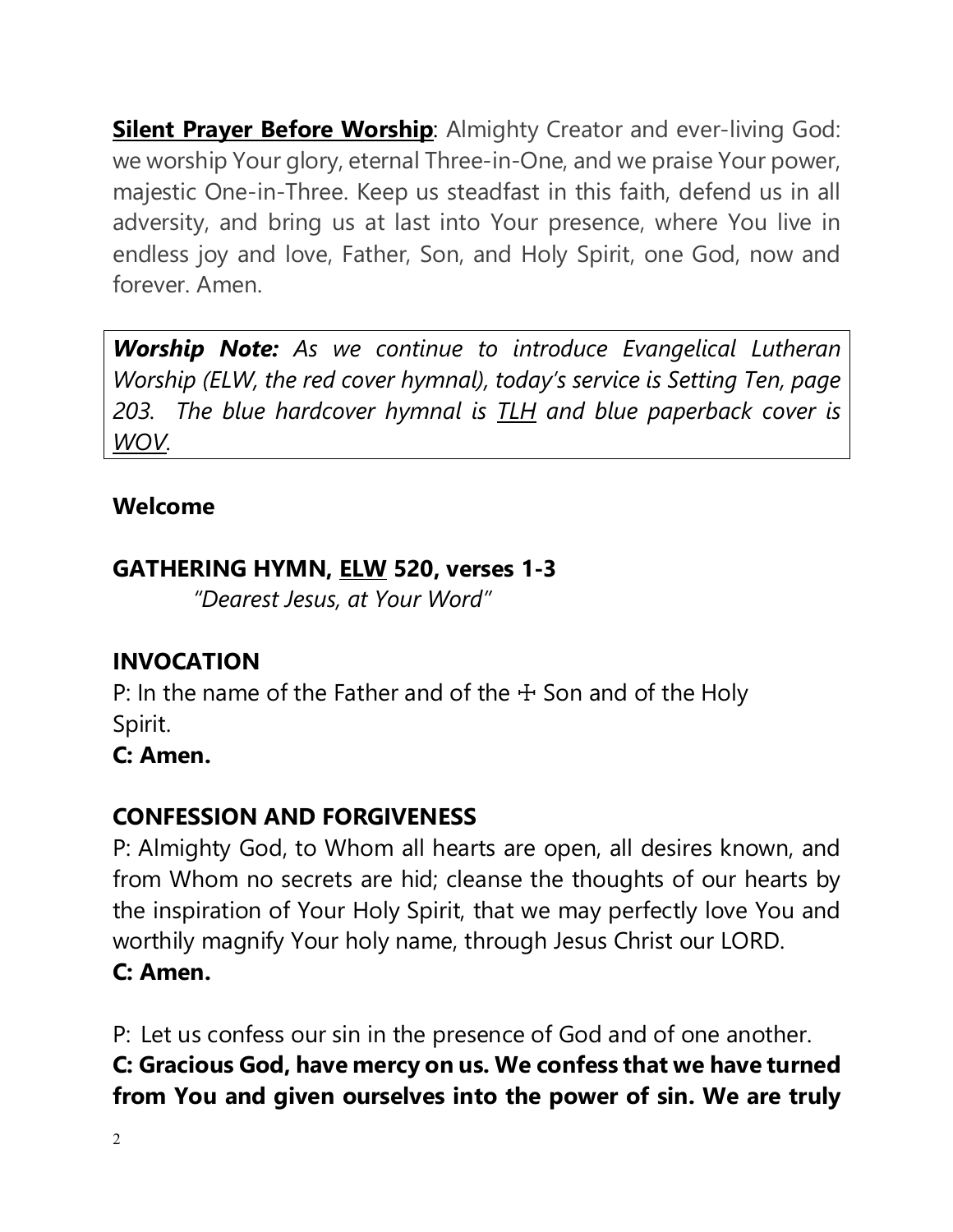**sorry and humbly repent. In Your compassion forgive us our sins, known and unknown, things we have done and things we have failed to do. Turn us again to You, and uphold us by Your Spirit, so that we may live and serve You in newness of life through Jesus Christ, our Savior and LORD. Amen.**

P: God, Who is rich in mercy, loved us even when we were dead in sin, and made us alive together with Christ. By grace you have been saved. In the name of  $\pm$  Jesus Christ, your sins are forgiven. Almighty God strengthen you with power through the Holy Spirit, that Christ may live in your hearts through faith.

#### **C: Amen.**

## **KYRIE (ELW p. 203)**

*(Tune is* Southwell, *"Lord Jesus, Think on Me")* 



## **CANTICLE OF PRAISE** (ELW, bottom of p. 204) *(Tune is* Nun Danket All*, ELW 847 version)*

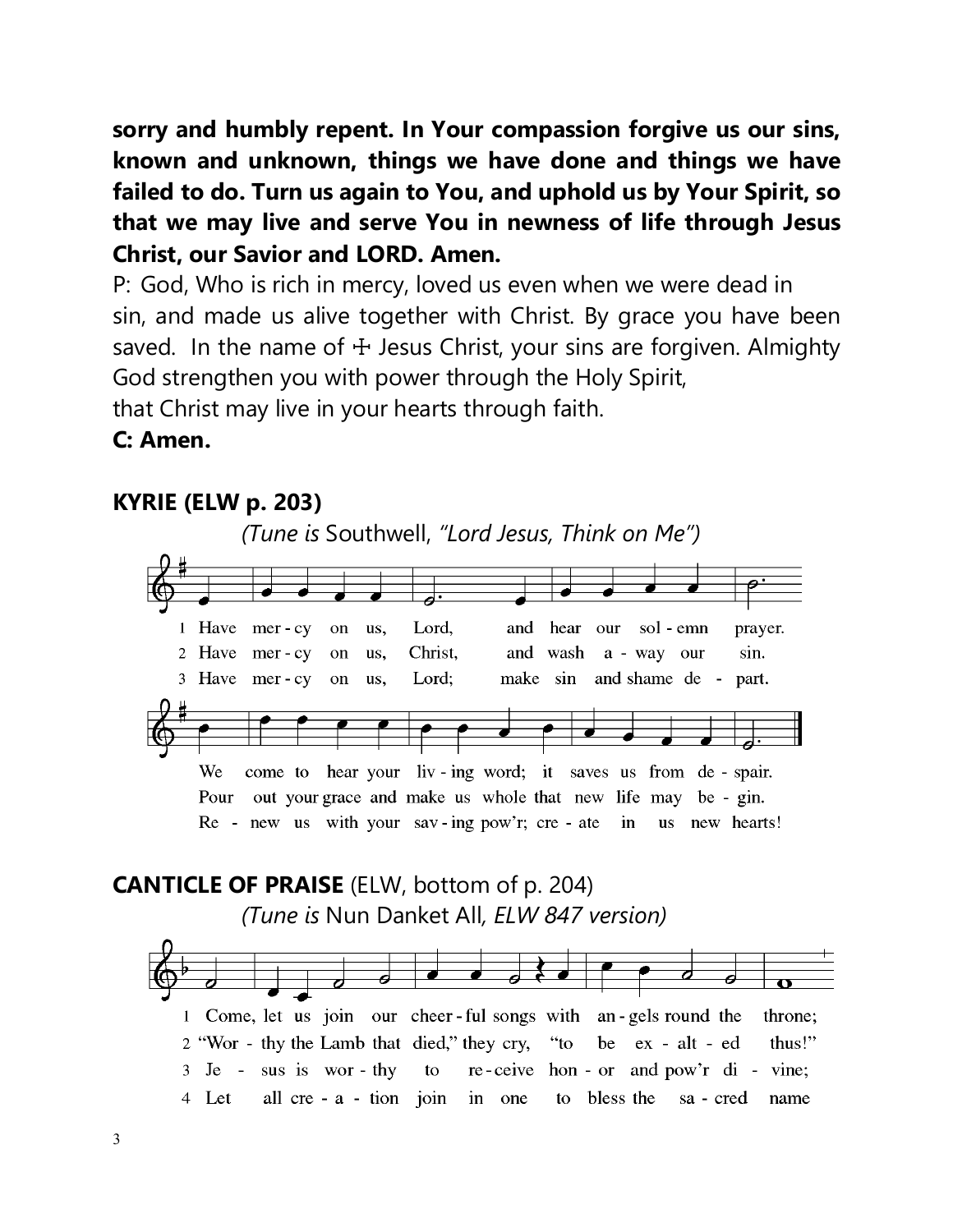

ten thou-sand thou-sand are their tongues, but all their joys are one. "Wor - thy the Lamb," our lips re - ply, "for he was slain for  $\mathbf{u}\mathbf{s}$ <sup>1</sup> and bless-ings, more than we can give, be, Lord, for - ev - er thine. of God who sits up - on the throne, and to a - dore the Lamb.

#### **PRAYER OF THE DAY**

**C: We praise You, O LORD our God, not only for creating us…not only for saving us from eternal death…but also for being with us through good times and bad, during our ups and our downs…every day of our lives unto eternity with You. Amen!**

#### **FIRST READING, PSALM 8 (NIV)**

 *A psalm of praise to God for the wonders of His creation*

LORD, our LORD, how majestic is Your name in all the earth! You have set Your glory in the heavens. Through the praise of children and infants You have established a stronghold against Your enemies, to silence the foe and the avenger.

When I consider Your heavens, the work of Your fingers, the moon and the stars, which You have set in place, what is mankind that You are mindful of them, human beings that You care for them?

You have made them a little lower than the angels And crowned them with glory and honor.

You made them rulers over the works of Your hands; You put everything under their feet: all flocks and herds, and the animals of the wild, the birds in the sky, and the fish in the sea, all that swim the paths of the seas.

LORD, our LORD, how majestic is Your name in all the earth!

L: This is the word of the LORD.

**C: Thanks be to God.**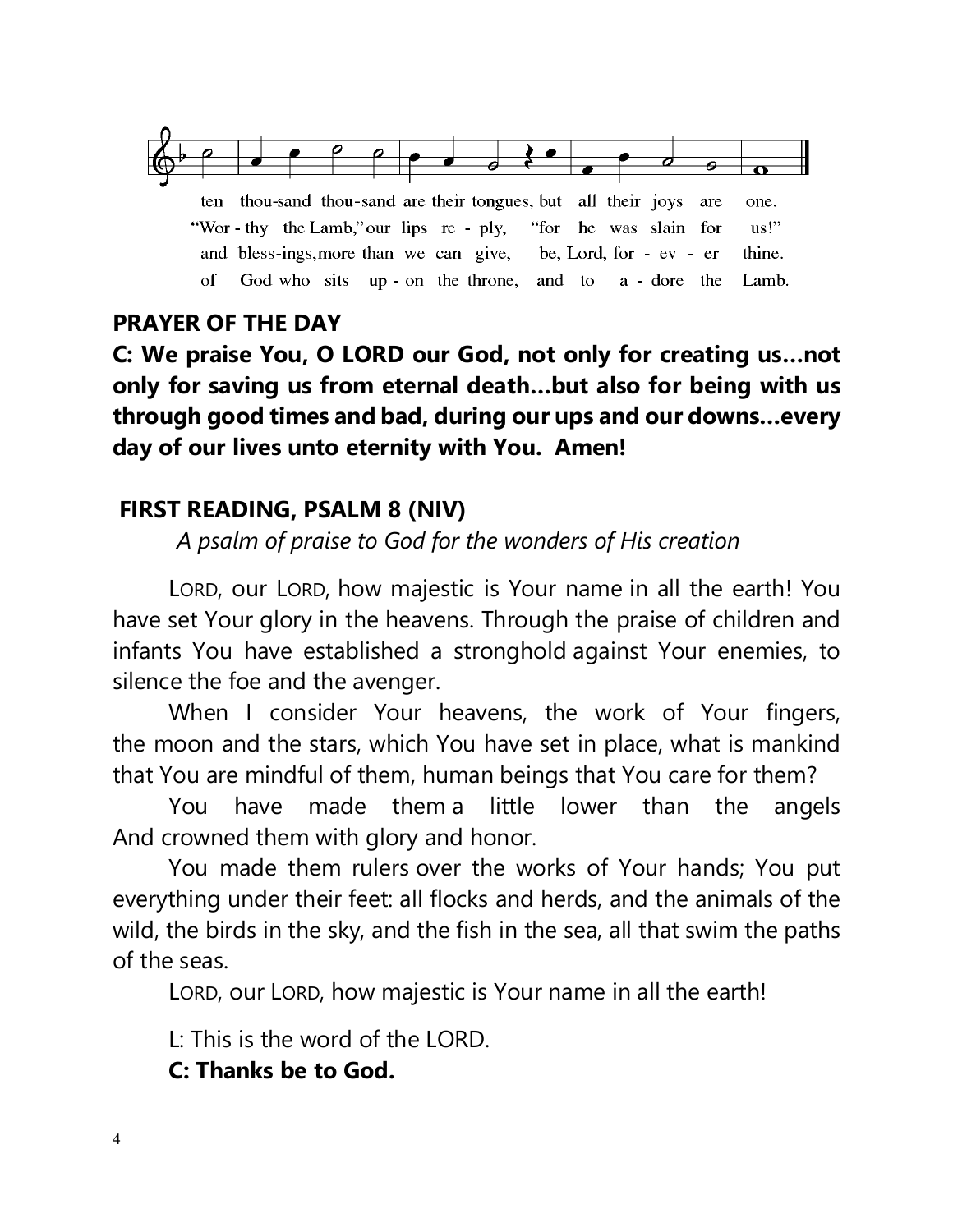#### **SECOND READING, ROMANS 5:1-5 (NIV)**

 *Thanksgiving for God's gift of hope even in troubling times*

Since we have been justified through faith, we have peace with God through our LORD Jesus Christ, through Whom we have gained access by faith into this grace in which we now stand. And we boast in the hope of the glory of God. Not only so, but we also glory in our sufferings, because we know that suffering produces perseverance; perseverance, character; and character, hope. And hope does not put us to shame, because God's love has been poured out into our hearts through the Holy Spirit, Who has been given to us.

L: This is the word of the LORD.

### **C: Thanks be to God.**



#### **GOSPEL ACCLAMATION**

#### **GOSPEL READING, JOHN 16:12-15 (NIV)**

 *God the Holy Spirit comes to speak the Truth of God the Father and God the Son*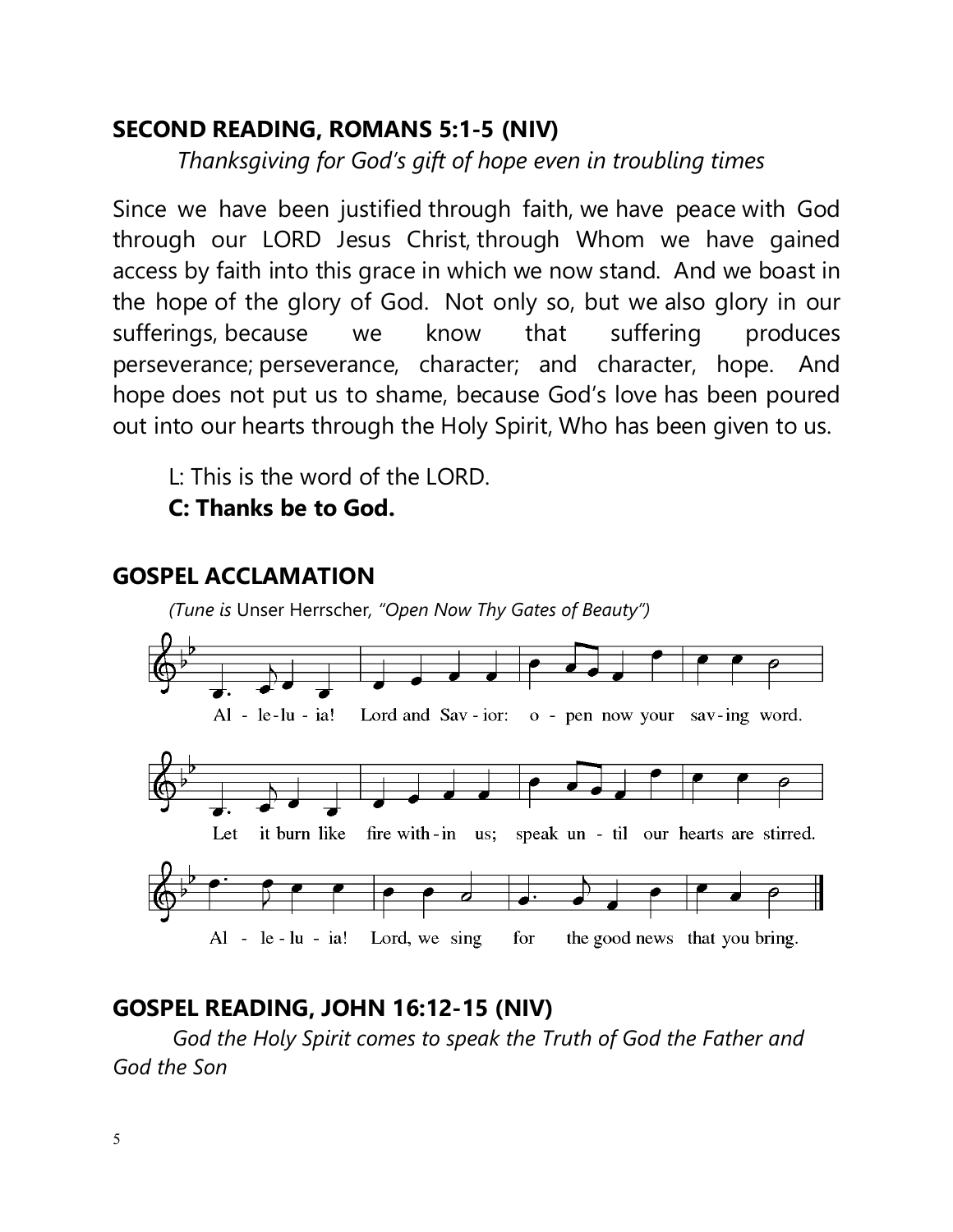[Jesus said,] "I have much more to say to you, more than you can now bear. But when He, the Spirit of truth, comes, He will guide you into all the truth. He will not speak on His own; He will speak only what He hears, and He will tell you what is yet to come. He will glorify Me, because it is from Me that He will receive what He will make known to you. All that belongs to the Father is Mine. That is why I said the Spirit will receive from Me what He will make known to you."

P: This is the Gospel of the LORD.

## **C: Praise to You, O Christ.**

## **CREED**

Pastor: In the tradition of the Lutheran Church, we confess our faith on Trinity Sunday in the words of the Athanasian Creed. St. Athanasius was a chief defender of the doctrine of the Trinity in the days of the early church. This is more than a beautiful confession of the Triune God: it is also a reminder that our baptismal faith is truly catholic, which means "universal."

# **ATHANASIAN CREED, PART 1**

Pastor: Whoever will be saved shall, above all else, hold the catholic faith, by which he will live eternally.

**People: And the catholic faith is this: that we worship one God in three Persons and three Persons in one God, neither confusing the Persons nor dividing the Essence.**

## **ATHANASIAN CREED, PART 2**

Pastor: The Father is uncreated, incomprehensible, and eternal. *Men: The Son is uncreated, incomprehensible, and eternal.* **Women: The Spirit is uncreated, incomprehensible, and eternal.**

Pastor: So also the Father is almighty, the Son is almighty, and the Holy Spirit is almighty.

**People: And yet they are not three almighties but one almighty.**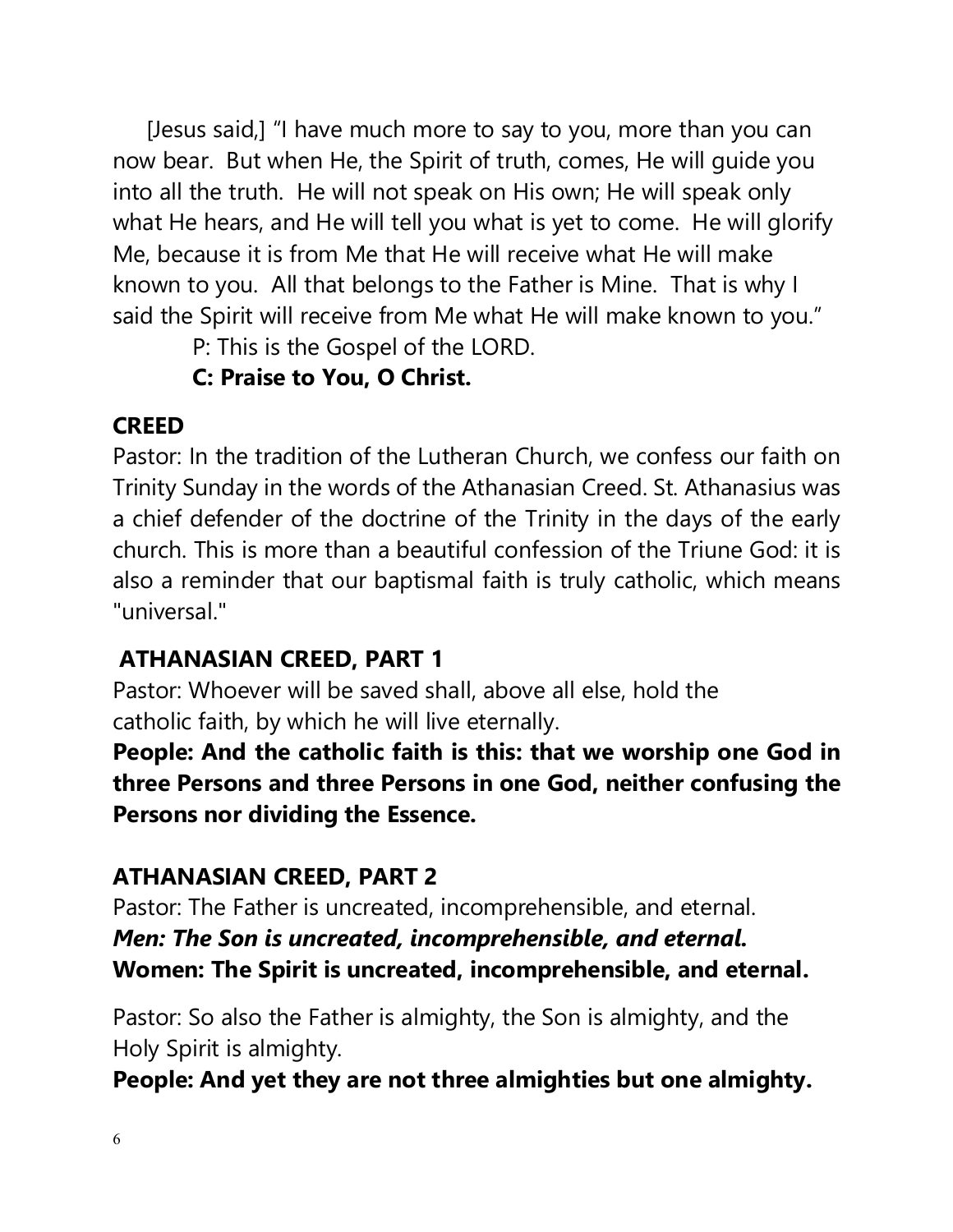Pastor: So the Father is God, the Son is God, and the Holy Spirit is God.

#### **People: And yet they are not three gods but one God.**

Pastor: And likewise the Father is LORD,

#### *Men: the Son is LORD,*

### **Women: and the Holy Spirit is LORD. ALL: And yet they are not three LORDs, but one LORD.**

Pastor: In this Christian faith, we acknowledge each Person of the Godhead by Himself to be both God and LORD,

### **People: So we cannot by this catholic faith say that there are three Gods or three LORDs.**

Pastor: The Father is made of none, neither created nor begotten. The Son is of the Father, not made nor created but begotten. The Holy Spirit is of the Father and of the Son, neither made nor created nor begotten, but proceeding from Them.

**People: So there is one Father, not three Fathers…one Son, not three Sons…one Holy Spirit, not three Holy Spirits. And in this Trinity none is before or after another; none is greater or less than another.**

Pastor: Rather, all three Persons are co-eternal together and co-equal, **People: And so we worship the Unity in the Trinity and the Trinity in Unity.**

## **ATHANASIAN CREED, PART 3**

Pastor: It is also necessary to everlasting salvation that we believe faithfully the incarnation of our LORD Jesus Christ, that our LORD Jesus Christ, the Son of God, is both God and man:

**People: God of the essence of the Father, begotten before the worlds; and man of the essence of His mother, born in the world; perfect God and perfect man, of a reasonable soul and human flesh existing together.**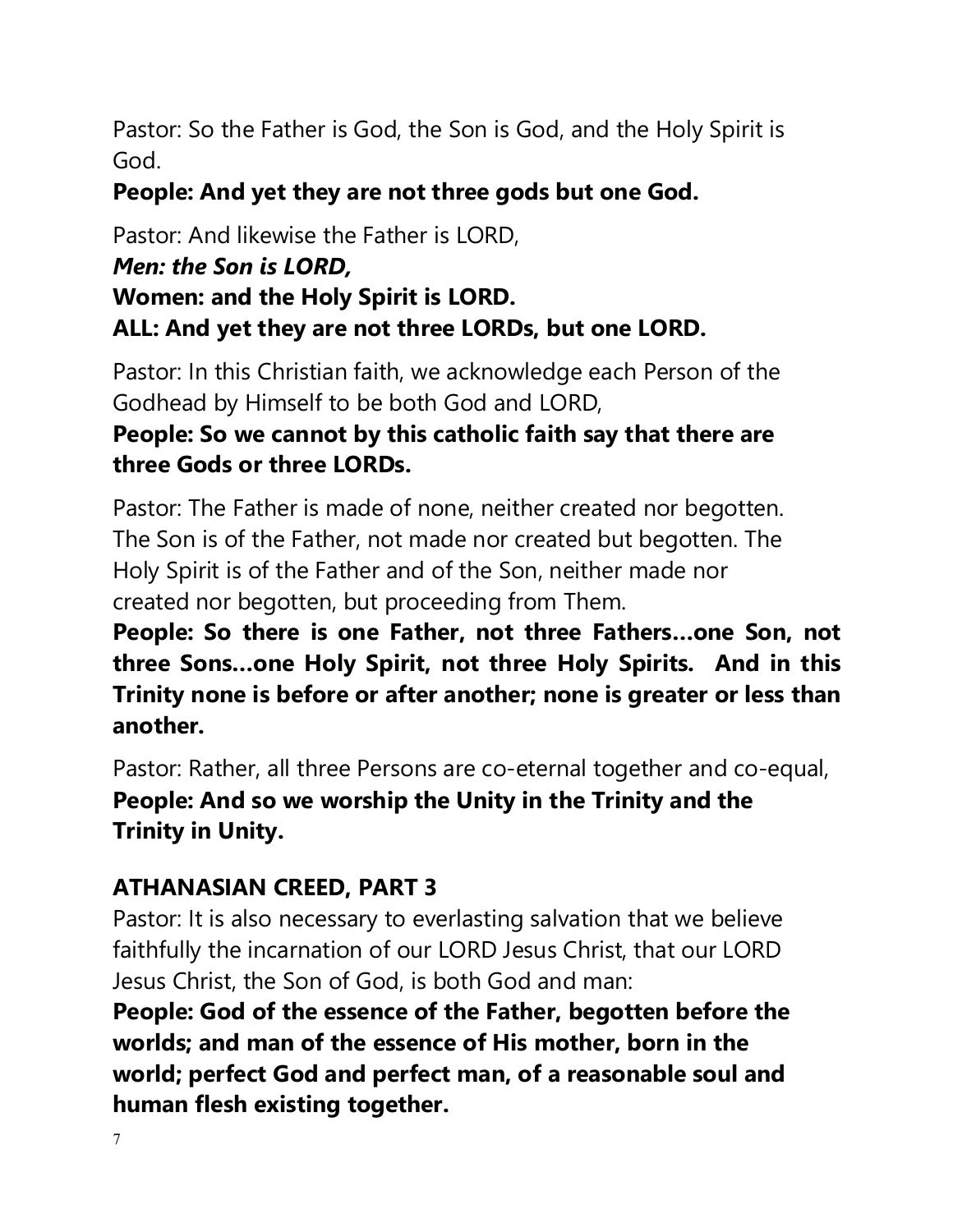Pastor: Equal to the Father as touching His Godhead and less than the Father as touching His manhood; who, although He is both God and man, yet He is not two, but one Christ;

**People: One, not by conversion of the Godhead into flesh but by taking the manhood into God.**

Pastor: For as the soul and flesh are one man, so God and man are one Christ;

*Men: Who suffered for our salvation, descended into hell, rose again the third day from the dead.*

**Women: He ascended into heaven, He sits at the right hand of the Father, God Almighty, from whence He will come to judge the living and the dead.**

*Men: At Whose coming all people will rise again with their bodies and will give an account of their own works.* **Women: And they that have done good will go into life everlasting; and they that have done evil, into everlasting fire.**

Pastor: Whoever will be saved shall hold this catholic faith, by which he will live eternally.

#### **HYMN OF THE DAY, ELW 415**

*"Father Most Holy"*

**SERMON,** 

**Rev. Norma Malfatti Romans 5:1-5**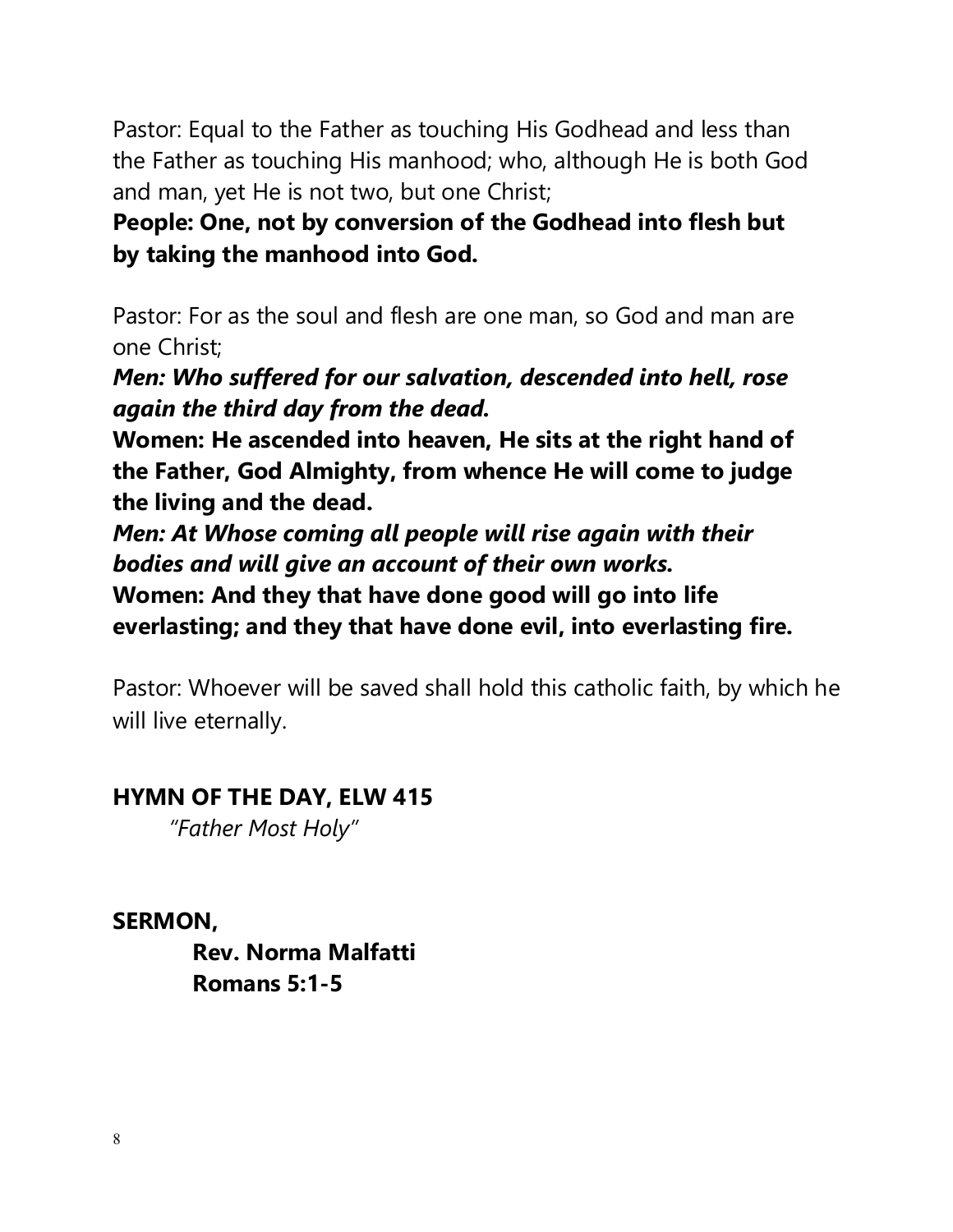

**OFFERING** *(The plate is available in the back of the church.)*

## **PRAYER OF THE CHURCH**

#### **LORD'S PRAYER**

*Our Father Who art in heaven, hallowed be Thy name, Thy Kingdom come, Thy will be done on earth as it is in heaven; give us this day our daily bread; and forgive us our trespasses as we forgive those who trespass against us; and lead us not into temptation, but deliver us from evil. For Thine is the Kingdom and the power and the glory forever and ever. Amen.*

#### **COMMUNION**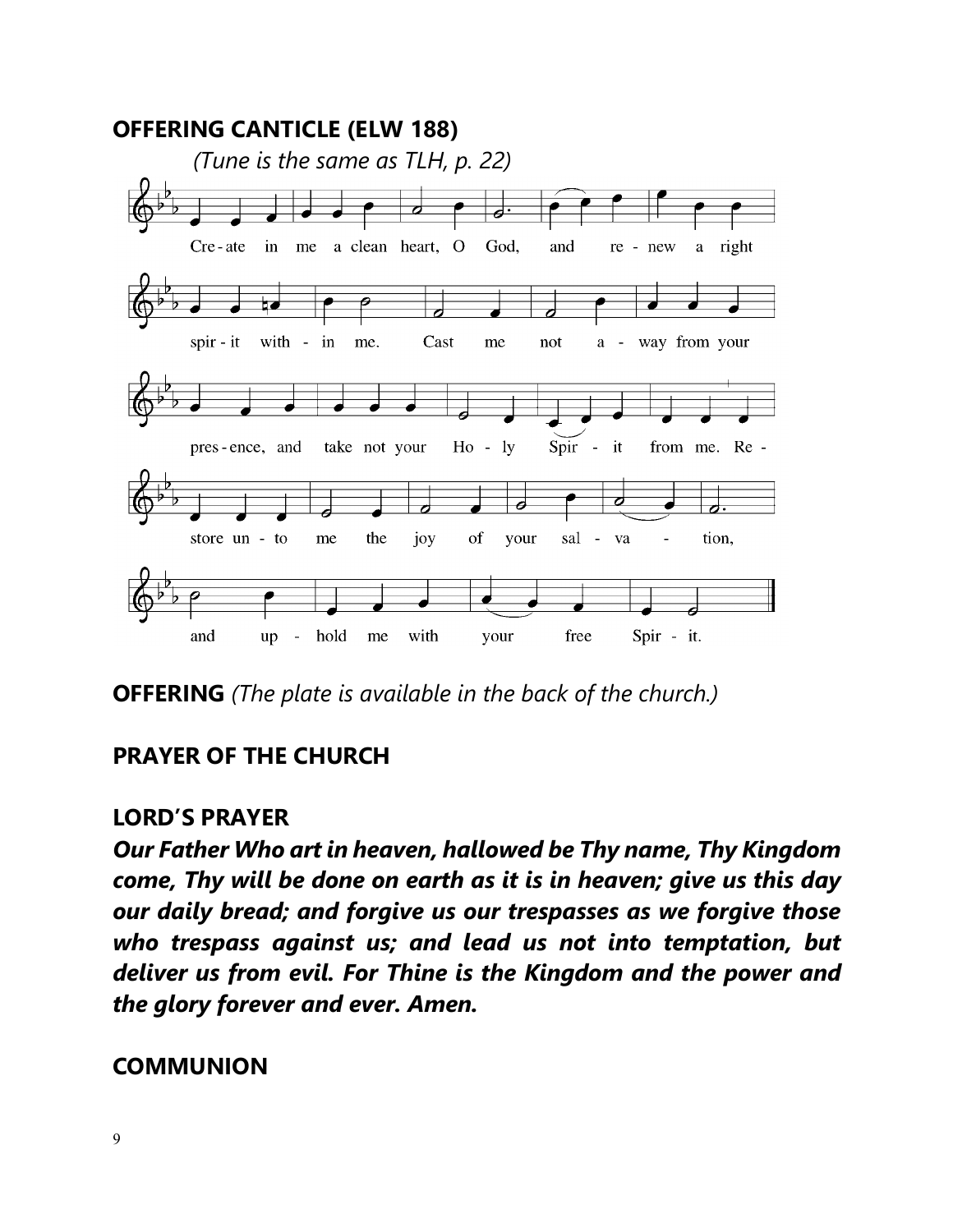#### **BENEDICTION**

P: The LORD bless you and keep you. The LORD make His face shine upon you and be gracious unto you. The LORD lift up His countenance upon you and give you peace.

**C: Amen.**

#### **SENDING SONG, ELW 545**

 *"Lord, Dismiss Us with Your Blessing"*

#### **Spoken Announcements**

**Copyright Acknowledgments** From sundaysandseasons.com. Copyright © 2022 Augsburg Fortress. All rights reserved.

#### **ANNOUNCEMENTS**

## **Statistics**

Attendance on Sunday (6/25) was 45. The total offering was \$4,013 including \$30 to the Building Fund, \$101 to Minneapolis Synod, and \$135 to Trinity First. This also includes \$770 given in memory of Vicky Dean. \$500 was received electronically.

#### **Guest Preacher**

We have a special treat waiting for us today. Pastor Norma Malfatti, the pastor who met with us several times during our process of transitioning from the LCMS to the ELCA, will be preaching the message during our morning worship. Be sure to attend and let her know how much we appreciate all she has done to help us.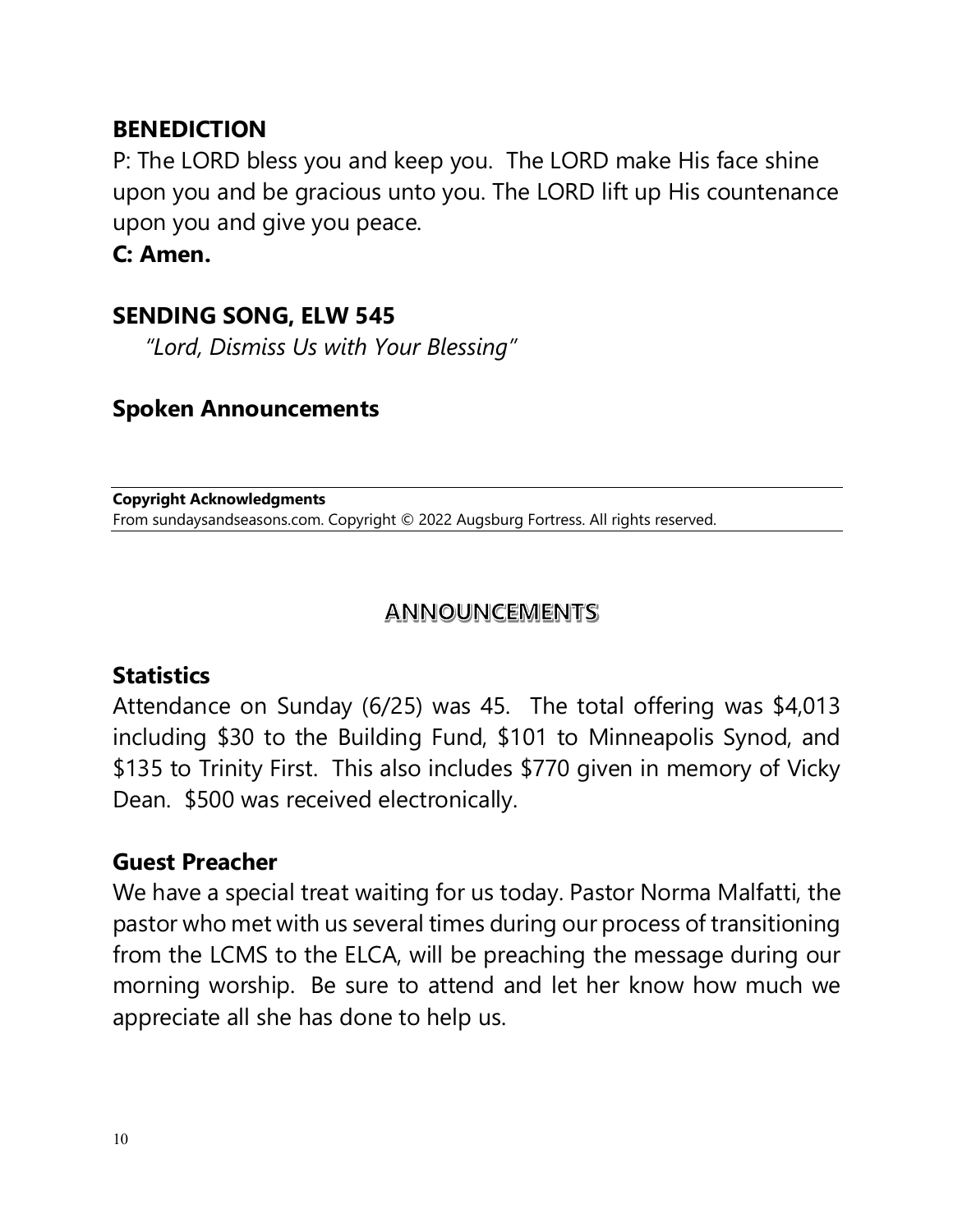#### **Voters Meeting**

The annual Voters Meeting will follow the worship service next Sunday.

#### **Mites Collection**

The Mites collection from June 5 was \$54.76. Mites will be collected next on August 7.

### **The Growing Season is Upon Us**

Calling all volunteers who are able to help water the flowers this summer. Please sign up for a week or more. The sign-up calendar and directions are in the narthex. If it turns out you have a conflict, contact someone else on the schedule to trade weeks. Thanks so much for your help again this summer. Questions? Contact Sally Gorski or Carol Horrmann.

## **Celebrations This Week**

Happy Birthday to Lucas Sorenson (6/15) and Julie Brammer (6/21). Happy Anniversary to Pastor Roger and Jan Holland (6/25).

## **Now Available**

- Lutheran Disaster Response info for Ukraine on the back table.
- Newletter from Erick & Courtney Horrmann on the bulletin board.
- Portals of Prayer (July to September) issue
- June Newsletter

## **Bible Study**

We're gonna try it again. We have had too-long of a delay since we were planning to begin to study The Apostles' Creed last Fall. I know some of you have been longing to get back into God's Word, so let's meet in the "Fellowship Room" at about 10:45 to begin this study. Pastor Don